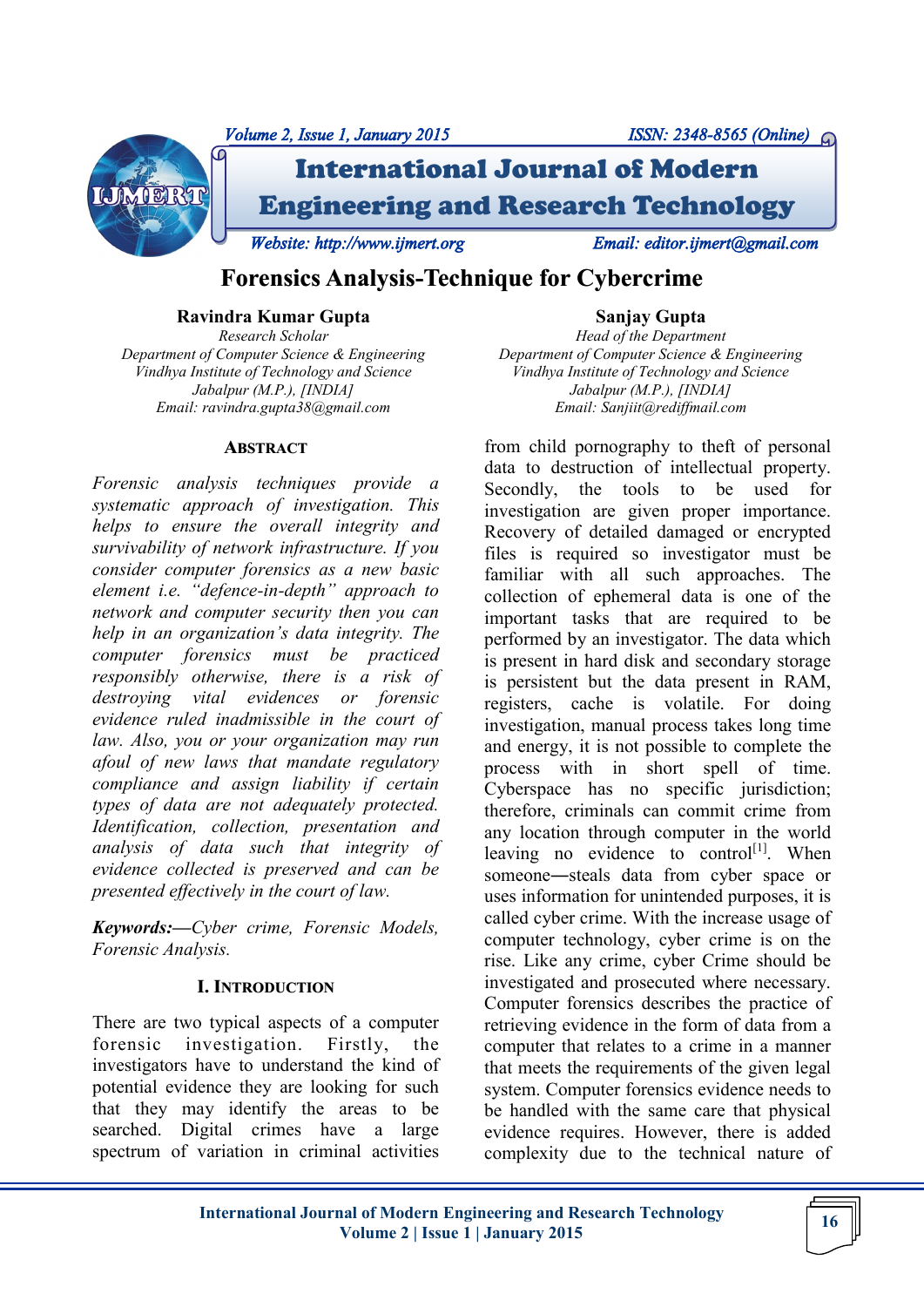computer based technology and has added another dimension with digital evidence. As greater emphasis is placed on digital evidence, it becomes increasingly critical that the evidence be handled and examined properly.

#### **II. FORENSIC TECHNIQUES**

Computer forensics refers to the legal processes, rules of evidence, court procedures, and forensic practices used to investigate e-Crimes. Specifically, computer forensics is the application of scientific, forensically sound procedures in the collection, analysis, and presentation of electronic data. For computer evidence to be accepted in a court of law, the forensic investigation process must identify, preserve, examine, and document any computer evidence retrieved. Computer evidence is entirely different. It cannot be seen, touched or smelled and it often lasts for only very short periods of time. Computers typically store data in three ways, magnetic, semiconductor, and optical. Other less common data storage methods include magneto-optical disk storage, optical jukebox storage and ultra-density optical disk storage. Potentially significant new developments in technology suggest that techniques like phasechange.





#### **III. FORENSIC DUPLICATION**

Forensic duplication is the copying of the contents of a storage device completely and without alteration. The technique sometimes known as bitwise duplication, sector copying, or physical imaging. Forensic duplication is the primary method for collecting hard disk, floppy, CD/DVD, and flash-based data for the purpose of evidence gathering.

Copying files from a suspects device using standard techniques (Windows Explorer, cutting and pasting, x copy) or imaging of logical drives (using Ghost or Drive Image) provides some of the data for an investigation but is usually insufficient for forensic imaging and may violate best evidence rules.

The failings of standard duplication techniques from a forensic standpoint are as follows:

Lack of authenticity. There is no verification of authenticity in a standard file copy. This can be addressed through the use of external tools such as MD5sum that provide this facility.

Loss of non-file data. Information stored in slack space, un-partitioned space, or free space is not copied. These locations may contain previously deleted content or other information of interest that will not be available with logical imaging.

Alteration of metadata. Depending on the file systems copied To/From, metadata associated with a file may be lost. Rights and permissions stored on a specific file system (for example, NTFS) as well as system attributes (for example, Read Only bit) may be altered or deleted when a file is copied between disparate file systems. This can include the loss of the ability to look up permissions (based on SID) even on copies to similar file systems.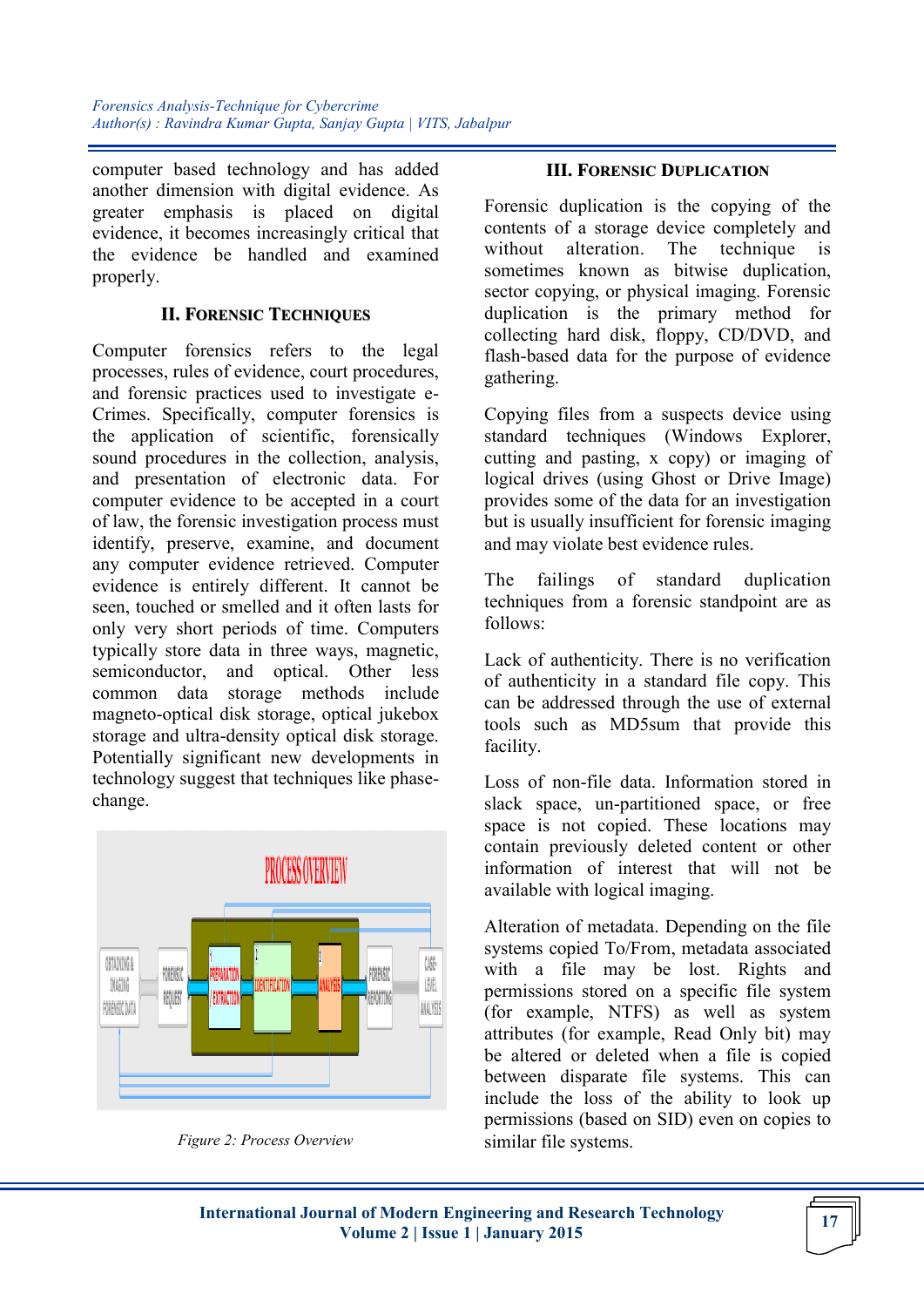Inability to provide context. A copy of the data in a logical file does not provide the same machine context as an image. Contextual data can include location in a directory tree, or duplication details, and details on other surrounding files.

Failure to copy all data streams. Alternate Data Streams, a feature of NTFS file systems, are not supported by most other file systems. By copying files to a non-NTFS file system, these streams are lost, as only the primary stream is retained.

### **IV. WINDOWS REGISTRY ANALYSIS**

There are four primary methods of analyzing the registry in a forensic analysis of a system (five if the real-time analysis provided by Regmon is included):

Perform a live system analysis graphically. This method is the easiest but the least forensically sound. Opening the registry using regedit on the target system will show the easiest to traverse view of the registry, but allows for the accidental or intentional altering of data when viewing, in addition to a very small amount of memory overwrite (or paging file) to run the program (around 250K).

Perform a live system analysis using the command line. Command line analysis allows for a lower profile (and less risky) gathering of registry information, with some loss of interactivity. The reg command can be used to gather specifics on a given set of keys determined beforehand and placed in a batch file or an entire registry section (recursively printing values) as needed.

Perform a live systems analysis remotely. Regedit provides the ability to connect to a remote registry, provided the appropriate permissions are present. This enables an administrator to examine a registry on a remote system without directly alerting the

user. Likewise, the use of a Null session connection (such as that used by Superscan from Found-stone) will allow the enumeration of several registry keys, including user lists and information on current users.

Perform an offline analysis on registry files. EnCase is able to parse the raw registry files on acquired drives. This allows for the offline analysis of registry information in a completely forensically sound manner. Although this is the most sound mechanism, it is also the least fruitful. Any dynamic information is lost, the structure is more difficult to navigate, and the links are missing (for example, the HKEY\_CURRENT\_USER linkage).

When analyzing the registry, numerous values are relevant to a wide range of investigations. A few of the key values, and the types of investigations they are relevant in, are detailed in the following sections.

## *Registry Basics*

The Windows registry is a hierarchical database of configuration values stored in a proprietary file format. Within the files are an organized set of hives that form the building blocks of the registry. Under each hive is a list of keys. All keys have a name and may contain multiple name/value pairs and subkeys.

### *General*

Several registry keys are examined in numerous types of investigations. They are not necessarily specific to a given area; however, they are relevant to a number of investigations. These keys include basic system information (who used the system and what applications are installed) and more detailed information on key system areas (what hardware was installed and what drives were mounted).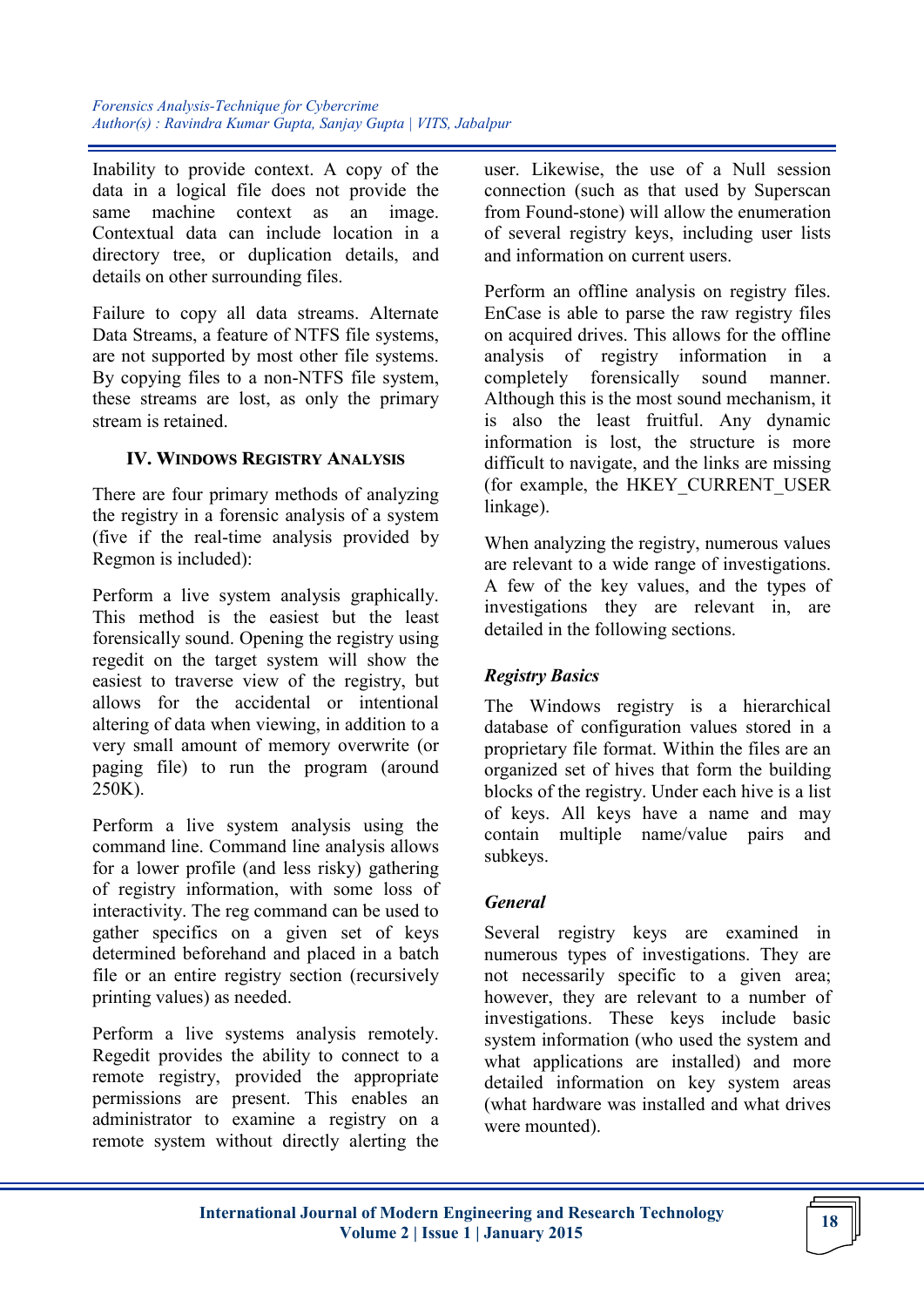#### *Folder Locations*

The key folders on Microsoft systems are the most likely location for files of interest in an investigation. These folders include the My Documents folder (and My Music/My Pictures folders), the Startup folder, the Recent folder, and the Internet folders (Cache, History, Favorites and Cookies).

By confirming the locations of these folders, an investigation can be directed at target locations for initial analysis.

Determining what files, folders, or applications were most recently used is a key task in investigations. Showing that an individual opened a file, saved a file, or searched for a file can prove the suspect knew the file existed (or even created the file, in the case of Save As lists). Sometimes a suspect will delete a file after viewing it. Unless explicitly cleared, the file name may still appear in the Most Recently Used (MRU) registry keys.

In addition to the Microsoft-specific MRU lists, installed applications may have their own most recently used keys. The most likely location for these is under the HKEY CURRENT USER\Software\ *AppName* hierarchy.

### *Start-up Items*

Spyware, viruses, and other malicious code will frequently continue to infect a computer after a reboot. To accomplish this, the code needs to be run automatically unless it is associated with a file the user is expected to reopen frequently, such as a mail file or common executable. The Windows Registry contains numerous locations from which code can automatically be run; Anything suspicious found in these keys may require further investigation, but many legitimate programs also make use of these keys.

### *Intelliforms*

Microsoft Internet Explorer 5.0 introduced the Auto complete feature to allow users to easily store and automatically fill out form entries online. Auto complete uses a Microsoft technology called Intelliforms. The technology itself matches the name on a form input field to a group of values stored in the registry. These registry entries are then queried when a website with similar fields is opened.

Intelliforms can store all information typed into forms on a web browser. This includes credit card numbers, passwords, addresses, and other pieces of information critical to an investigation. To protect this information, Microsoft encrypts any registry entries stored for Intelliforms use and places them under the registry key HKEY CURRENT USER\Software\Microsoft\ Protected Storage System\ Provider\. This key is accessible only to the SYSTEM account by default, and the data is not viewable except in encrypted form even with the proper permissions granted.

#### **V. FILE SYSTEM ANALYSIS**

Searching, validating, recovering, and analyzing the contents of an imaged drive are the most common forensic tasks performed by an examiner. Since the largest portion of evidence generally resides on a hard disk, this is where the most effort is spent and the most rewards are found in a large number of forensic scenarios.

File system analysis covers the examination of Windows-compatible file systems (NTFS, FAT, CDFS, and so on), as well as non-file space on a drive (slack space and unallocated space). Many of the listed techniques may also be applied to non-Windows file systems and un-partitioned areas. These are noted where appropriate.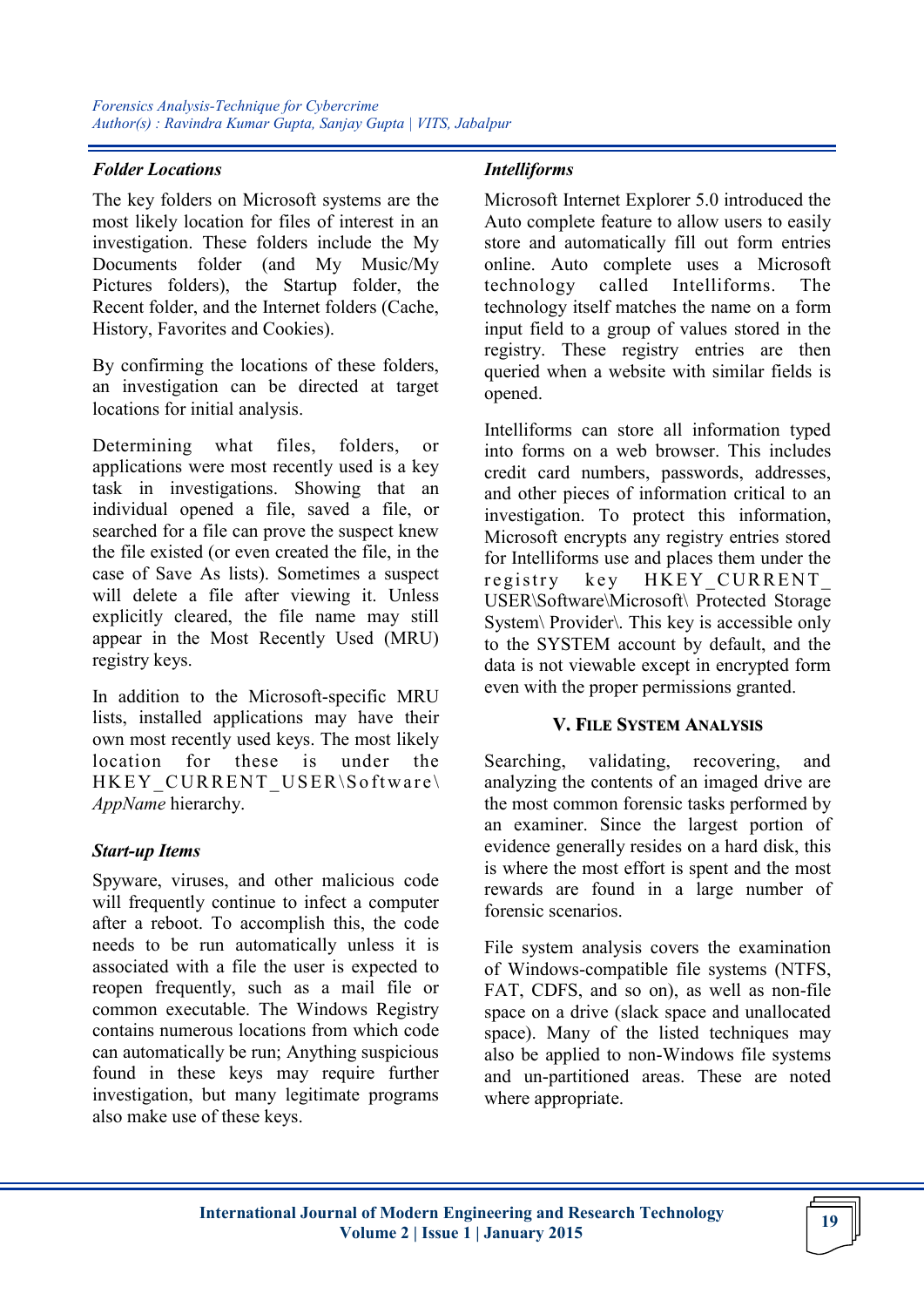### *Searching*

The most common forensic activity is searching a hard disk for strings of data. The searching can be file-based or slack-space– based, and there are even searches of unallocated space. As in other forensic tasks, the context of the investigation determines the search type used. There are two primary search methods: index-based searching and bitwise searching.

Index-based searching generates a keyword index on the first pass through a series of files. Bitwise searching performs a full, regular expression–based search on the raw data, file-specific or not. An index-based search may be used to provide quick, repeated searches with new terms on files copied from a shared drive. Conversely, a full bitwise search may be more relevant if a hard disk is being searched for deleted files or residual fragments of their contents.

### *Index-based Searching*

Index-based searches rely on the creation of an index of keywords based on the contents of files. A search tool generally opens all files on a drive/share/image/partition, searches them for repeating strings of printable characters, and creates a table of the repeated strings with pointers to the original content. The initial indexing can take hours or days. However, when completed, searching the index can be done in near-instant time.

### *Bitwise Searching*

Bitwise searches look for simple text strings or regular expression matches in any sectors on a drive including both sectors that are currently unallocated and those residing in OS slack space. The ability to do regular expression searches enables the examiner to search for complex text terms as well as nontext (binary) values such as file headers. This precludes indexing, and as a result the entire

contents of the drive must be searched for each term, making bitwise searches significantly slower than index searches.

## *Search Methodology*

Many investigations call for a combination of searching techniques, and the methodology applied to a particular case needs to be context specific. Factors affecting the choice and order of searching include:

Awareness of suspect. If the suspect is aware that he is under investigation, file-based content may have been deleted, which leans toward bitwise searching. If the content is likely to still be present on the drive intact, index-based searching may be more effective. Likely data format. If there is a chance that the content resides in PDF, XLS, zipped, gzipped, or Windows-compressed files, index -based searching will be more thorough. A preliminary bitwise search for the header bytes from these file types and subsequent recovery of deleted files before the indexbased search will combine both techniques for the maximum effectiveness.

Time constraints. For a single keyword or group of keywords, a bitwise search will be slightly faster in most circumstances due to the overhead created by indexing. If subsequent or real-time searches are expected, which is common when performing an investigation interactively with non-IT investigators or Subject Matter Experts, index -based searches will be faster overall.

Search complexity. When searching for very complex regular expressions (for example, looking for all strings that match a credit card number or phone number), bitwise search tools will have more success. Searches based on synonyms of words, phonetically similar words, and fuzzy spellings of words will be more successful with index-based searches.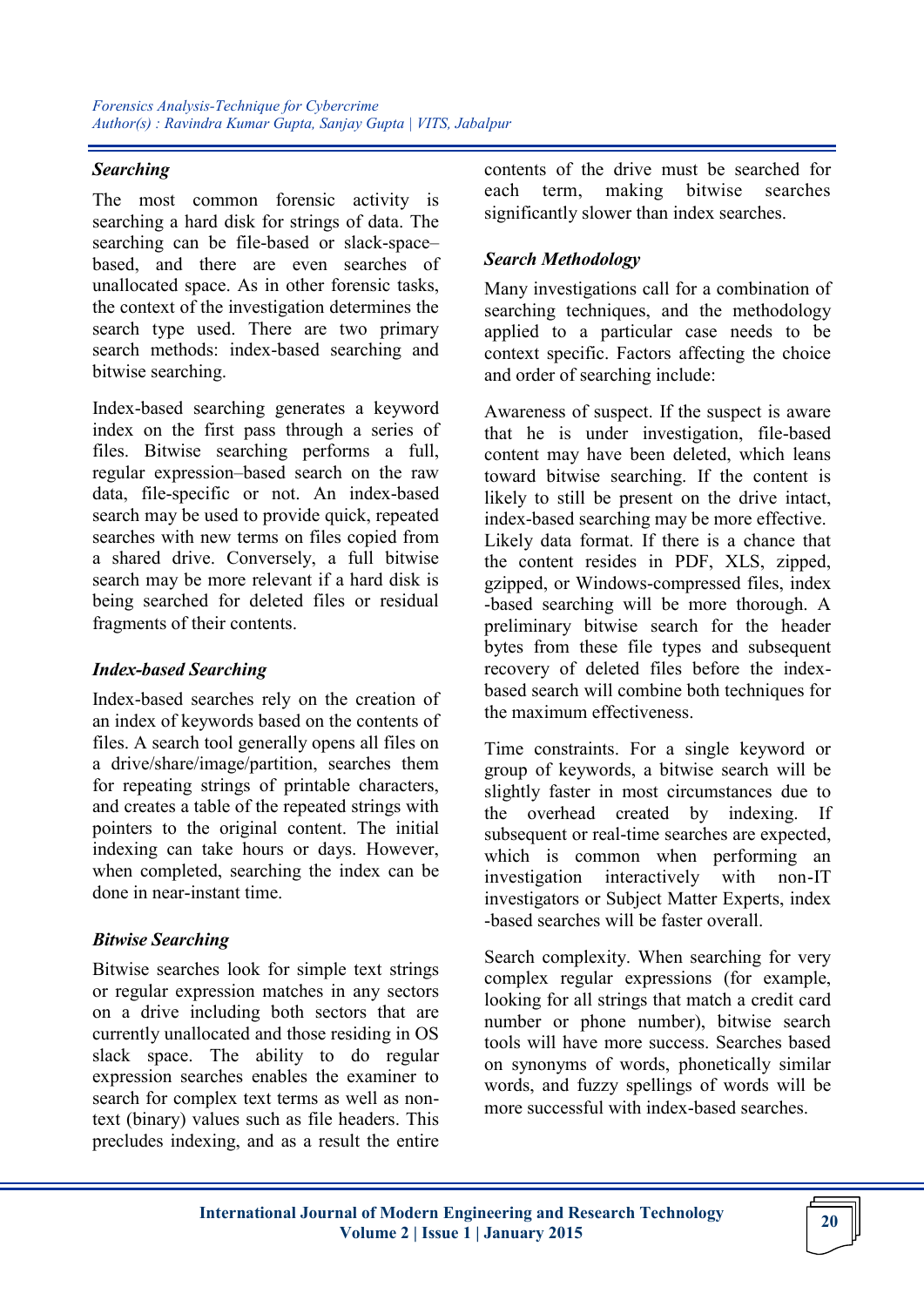### **VI. LOG FILE ANALYSIS**

The two areas of Microsoft logging of most interested to the forensic examiner are the standard log repository for system, application, and security events (Event Log), and the key Internet server–based log files (HTTP, FTP, and SMTP). The Event Log details provide insight into what a given user was doing on a machine or what the machine itself was doing. The Internet server log files show what remote activity was attempted or successful on a given system.

### *Event Logs*

Microsoft's answer to Syslog, event logs retain key log event details on Windows systems. The event logs are broken into three areas: application logs, which store information on individual applications; system logs, which maintain operating system event details; and security logs, which hold data on logins/logouts and other security functions.

The information that is stored in logs is very useful, particularly when it comes to gathering forensic evidence related to intrusive actions, fraudulent behaviour or malicious attacks. Accordingly, log-files are important sources of forensic information because they usually connect a certain event to a particular point in time. So, this time we will delve a bit more deeply, and investigate Microsoft Windows Event logs.

The Windows operating system comes with a complex architecture with which to handle events such as logging on requires proper security measures. It is also possible to trigger the writing of an action to the log when a specific type of event occurs. Firstly, the System and Application logs can be used in a number of ways by both applications and the Windows operating system. However, there are conventions about how to write specific events to the log. Secondly, there is a special

type of logging: security logging, during which security related events are written to the separate security log. This log can only be directly written to by the Local Security Authority Subsystem Service, or LSASS.

## *Internet Logs*

Windows servers log access information on individual requests that arrive through their respective services. Connections to and activity on FTP, HTTP, and SMTP (the main Internet Information Server services) are frequently used in forensic examinations of server use or compromise. The logging for these is turned on by default when the service is started and can provide a wealth of information on Internet-based system activity.

## *HTTP Logs*

Internet Information Server (IIS), Microsoft's built-in web server, is one of the most commonly used on the Internet (second to Apache) and even more common on intranets.

The web logs for IIS websites are stored by default under %SYSTEM-ROOT%\System32 \Logfiles\W3SVC, and each date is provided its own log file (although dates with no accesses will have no log file). Administrators may change the directory for performance and back-up reasons as well as the file cycling frequency.

The default log file settings contain several key fields that are indicated at the start of the file (shown under the #Fields metadata for the example file that follows). The key fields of interest in an examination are:

Date and time (date time). The date and time, listed in GMT unless an offset is included, is the current time on the server when a request was made. If a web site defacement occurs, look at the first request after the defacement. Many times an attacker will use a shell account from a compromised machine to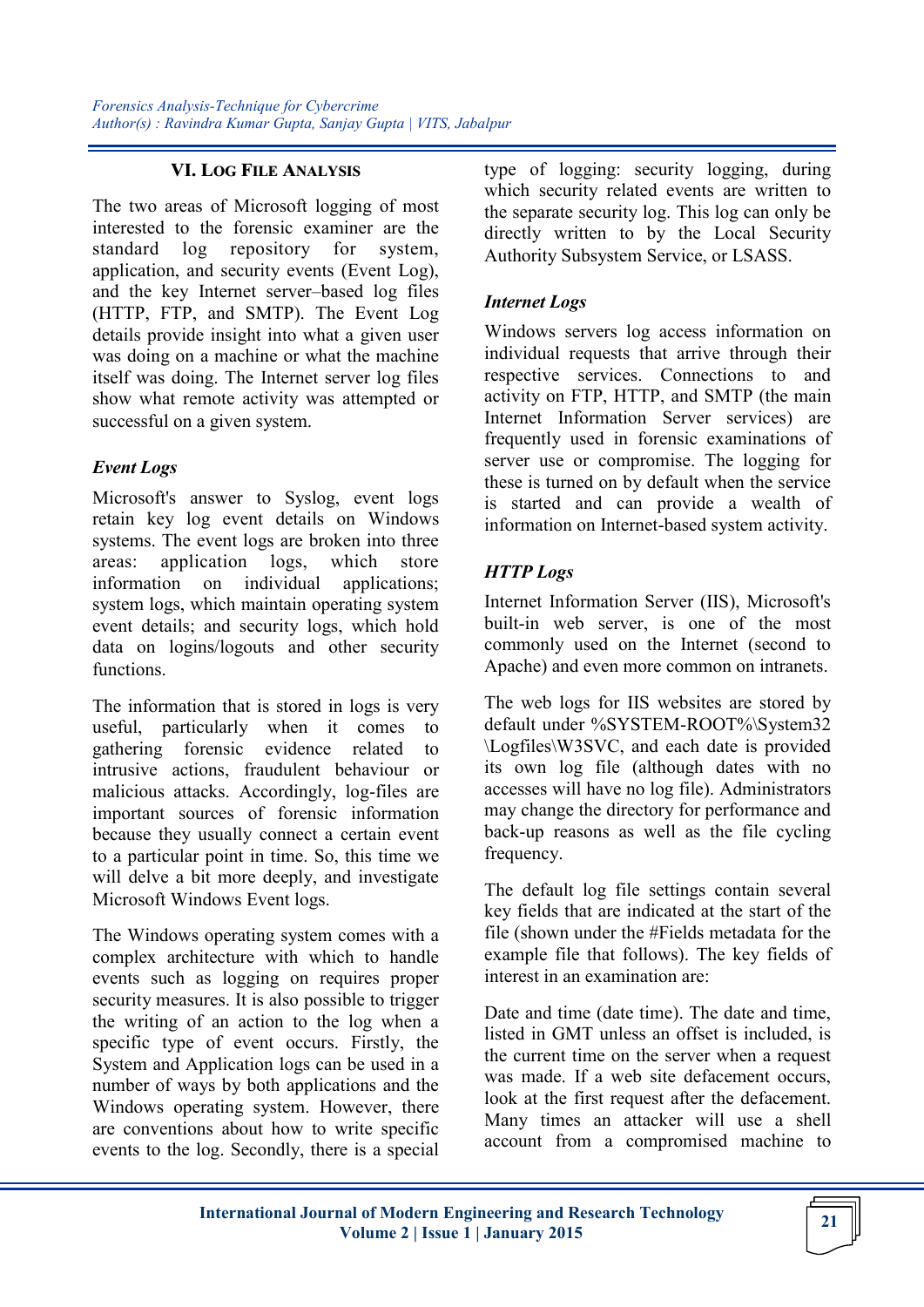*Forensics Analysis-Technique for Cybercrime Author(s) : Ravindra Kumar Gupta, Sanjay Gupta | VITS, Jabalpur*

launch an attack, and then view their handiwork from their home machine. Referrer (cs-Referer). The Referrer is not included by default with several log formats but should be added to all web logs for forensic use. The field shows the previous site visited before the server in question, giving a possible homepage location or additional clue to the identity of an attacker. The referring site can include a query string as well, useful if the previous site was a search engine.

#### **VII. INTERNET USAGE ANALYSIS**

The most common investigation in most corporate settings is inappropriate usage, with inappropriate web surfing being the most prevalent form. Depending on policy, inappropriate use may be defined as any usage of computing resources for personal use. Additionally, the viewing of certain types of content may be considered inappropriate. Most corporations frown on employees browsing pornographic materials, hacking websites, or playing on gambling sites using company resources. Finally, storing or exchanging copyrighted material through peer -to-peer services is growing in popularity and is becoming a serious issue in corporations.

In addition to inappropriate usage, an individual's Internet activities may be used to prove or disprove other crimes. Showing that an individual was on the Hotmail website the same time as a harassing email was sent, finding evidence of a POST to a message board of a questionable nature, or noting numerous visits to target website may all be of value to a general investigative response.

### *Web Activity*

Most corporate web activity now takes place using Microsoft Internet Explorer, which holds approximately 92 percent of the browser market share. Until recently, Internet Explorer dominated the browser market almost exclusively, but a recent push by

Firefox has reignited the Mozilla-based client interest. Capturing almost 6 percent of the market and growing, Firefox is positioned to play more dominant role in future forensic investigations.

#### **VIII. EMAIL INVESTIGATIONS**

The contents of email messages have incriminated many individuals (and lead to some embarrassing disclosures). When an email is created, the sense of permanence associated with penning a letter is not always at the front of the mind. As such, individuals convey things in emails that they would never put to paper and ink. The medium is treated more like a telephone conversation. Unfortunately for the individuals that treat it as such, this is not the case, and email communications differ greatly from phone communications. Emails are rarely transient. They are stored on the sender and recipient(s) machines as well as any mail servers used, at least until viewed and securely erased. Emails are visible in transit unless explicitly encrypted. They can be routed accidentally to the wrong persons, and they and can be forwarded beyond the intended, original recipients.

Email is a store-and-forward protocol. Copies of messages are actually stored to disk in most cases, on all mail relays between the sender's SMTP server or internal mail server (for example, Exchange), and on the recipient's home POP3, IMAP, or internal mail server.

Email investigations cover the gamut of computer crimes and policy violations. Inappropriate material may be transmitted through email, it can be used as a harassment tool, an impersonation tool (for example, phishing scams), or a communications tool for other activities. Forensic analysis of email can be as simple as performing a pen-register analysis (who sent a message to whom and when) or as complex as analyzing and